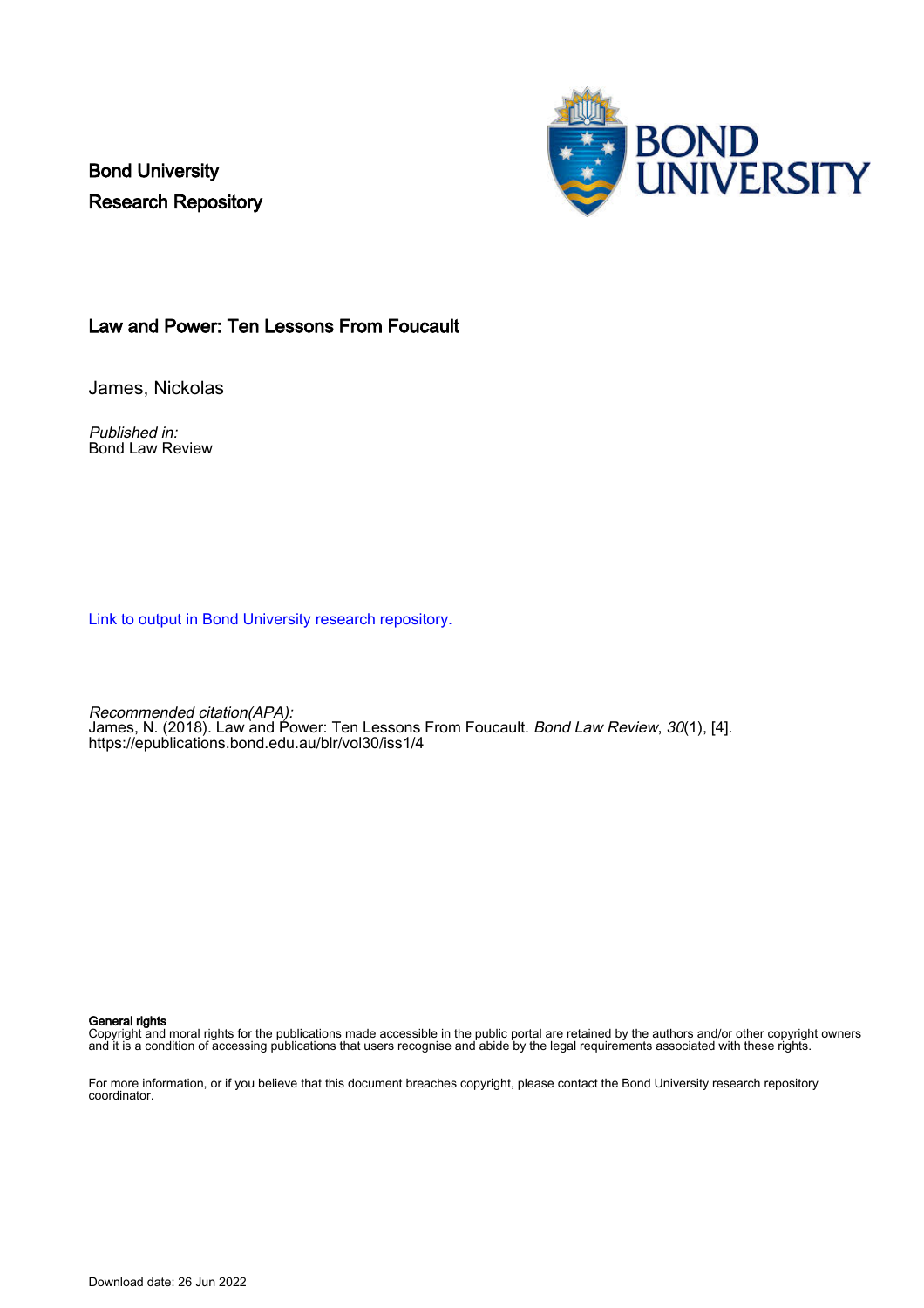## **[Bond Law Review](https://epublications.bond.edu.au/blr?utm_source=epublications.bond.edu.au%2Fblr%2Fvol30%2Fiss1%2F4&utm_medium=PDF&utm_campaign=PDFCoverPages)**

[Volume 30](https://epublications.bond.edu.au/blr/vol30?utm_source=epublications.bond.edu.au%2Fblr%2Fvol30%2Fiss1%2F4&utm_medium=PDF&utm_campaign=PDFCoverPages) | [Issue 1](https://epublications.bond.edu.au/blr/vol30/iss1?utm_source=epublications.bond.edu.au%2Fblr%2Fvol30%2Fiss1%2F4&utm_medium=PDF&utm_campaign=PDFCoverPages) [Article 4](https://epublications.bond.edu.au/blr/vol30/iss1/4?utm_source=epublications.bond.edu.au%2Fblr%2Fvol30%2Fiss1%2F4&utm_medium=PDF&utm_campaign=PDFCoverPages)

2018

# Law and Power: Ten Lessons from Foucault

Nickolas John James *Bond University*

Follow this and additional works at: [https://epublications.bond.edu.au/blr](https://epublications.bond.edu.au/blr?utm_source=epublications.bond.edu.au%2Fblr%2Fvol30%2Fiss1%2F4&utm_medium=PDF&utm_campaign=PDFCoverPages)

This Article is brought to you by the Faculty of Law at [ePublications@bond.](https://epublications.bond.edu.au) It has been accepted for inclusion in Bond Law Review by an authorized administrator of ePublications@bond. For more information, please contact [Bond University's Repository Coordinator](mailto:acass@bond.edu.au).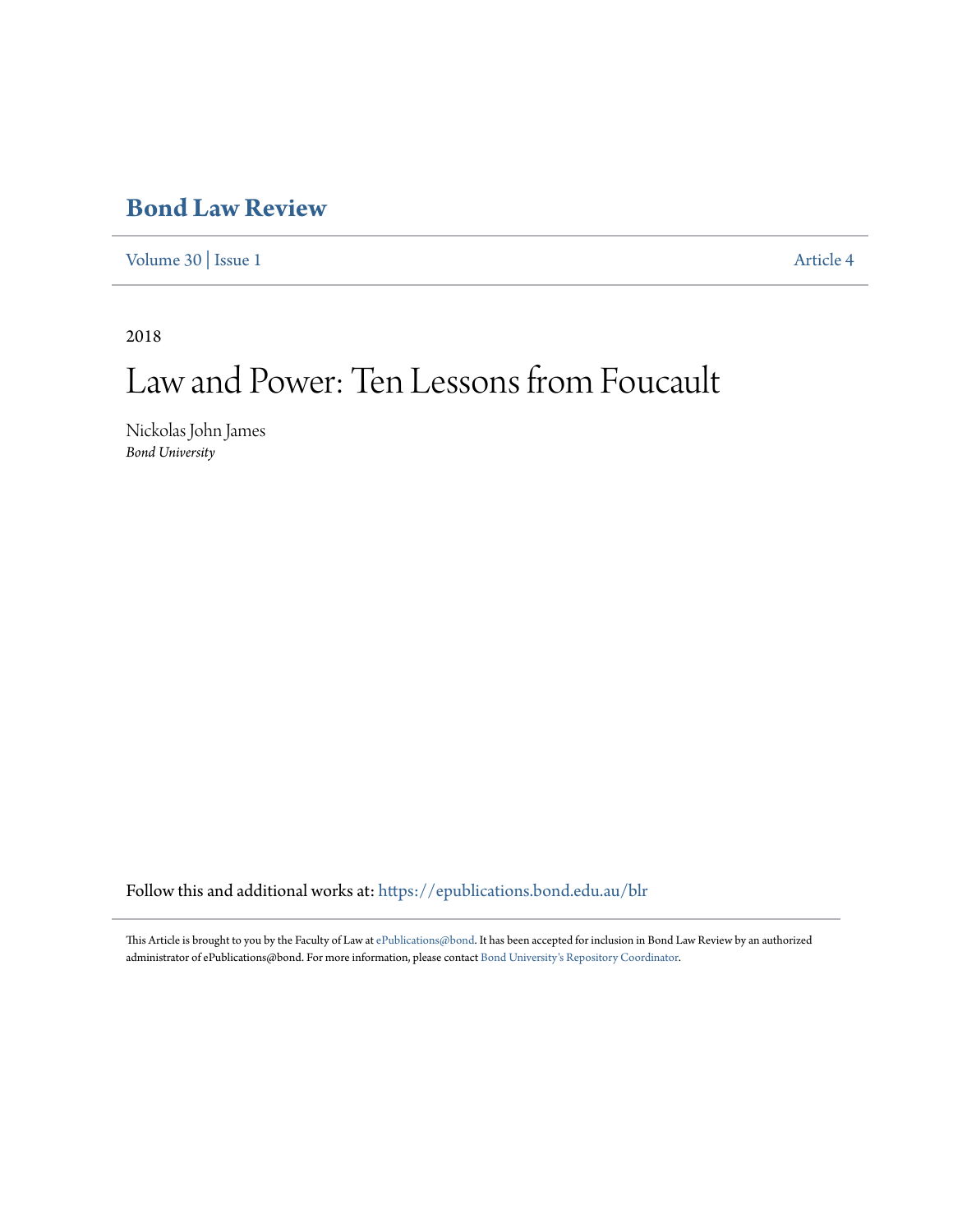### Law and Power: Ten Lessons from Foucault

### **Abstract**

Ten insights into the nature of power and its relationship with law are derived from the work of Michel Foucault: (1) power is not a bad thing; (2) power cannot be abolished; (3) power is not monopolised by the powerful; (4) power is everywhere; (5) power always provokes resistance; (6) power shapes knowledge; (7) power determines truth; (8) law is a strategy of power; (9) law is only one of the many strategies of power; and (10) power and discourse are non-subjective.

### **Keywords**

discourse, knowledge, power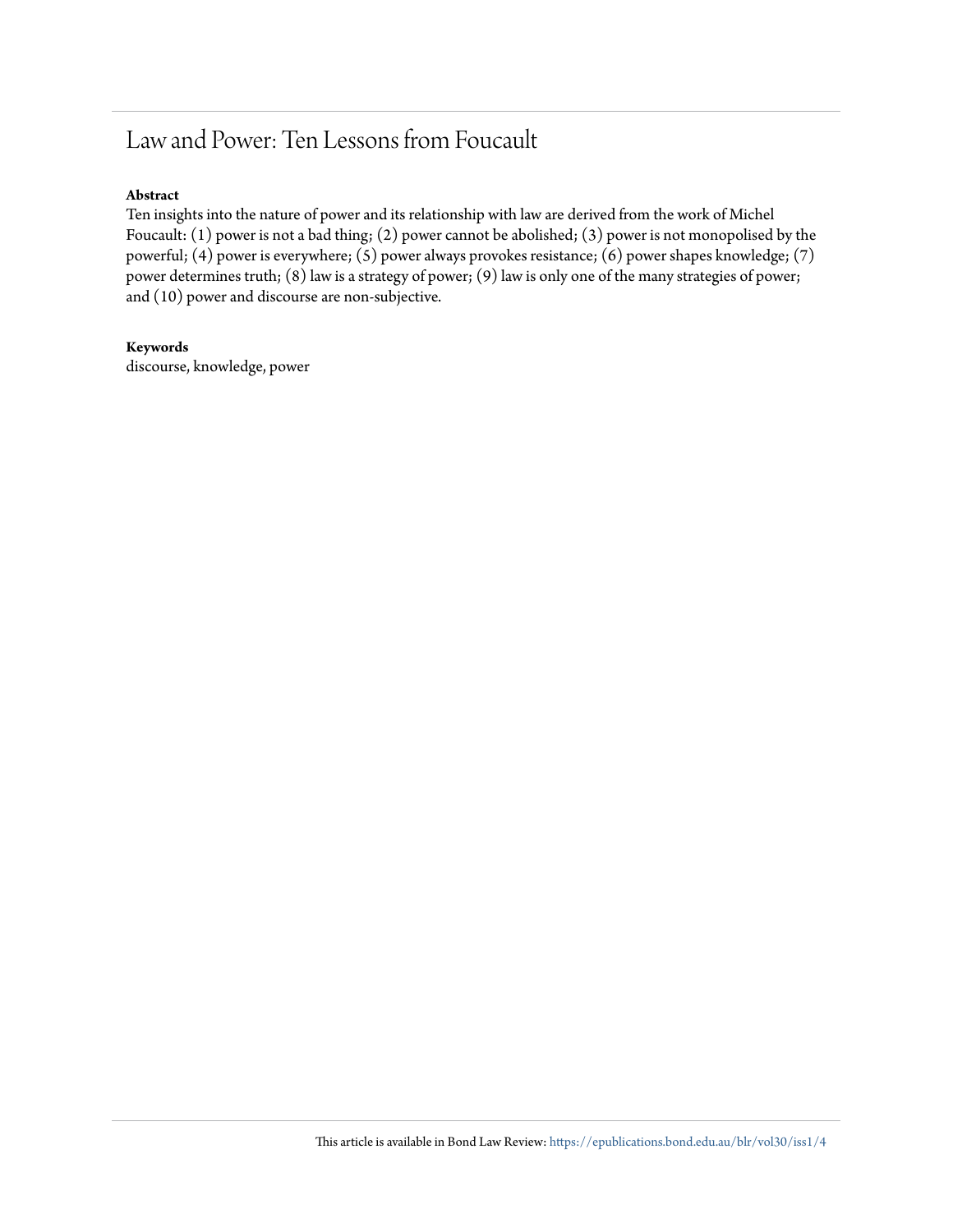### Law and Power: Ten Lessons from Foucault

NICKOLAS JOHN JAMES\*

**.** 

#### **Abstract**

Ten insights into the nature of power and its relationship with law are derived from the work of Michel Foucault: (1) power is not a bad thing; (2) power cannot be abolished; (3) power is not monopolised by the powerful; (4) power is everywhere; (5) power always provokes resistance; (6) power shapes knowledge; (7) power determines truth; (8) law is a strategy of power; (9) law is only one of the many strategies of power; and (10) power and discourse are non-subjective.

The following is an expanded version of my welcome address at the Transnational, International and Comparative Law and Policy Network Interdisciplinary Conference, 'The Law and Politics of Control and Power', delivered on 26 May 2017 at Bond University, Australia.

#### **I Introduction**

The theme of this conference is 'The Law and Politics of Control and Power'. I would like to offer some reflections upon this theme, drawing upon the work of the philosopher Michel Foucault. I will begin by saying that I do not believe these reflections will be particularly original or novel. I do, however, believe they will be directly relevant to the theme of this conference. And for those for whom the work of Foucault is unfamiliar, they may be, as Foucault's ideas were for me, transformative.

My understanding of Foucault's ideas about law and power arises from my use of the work of Foucault as the theoretical framework for my doctoral thesis. My thesis began as an attempt to understand what it means to think critically about law, and how the ability to think critically about law can be taught to law students. I discovered within the literature about the nature of law and legal education numerous competing descriptions of legal critique and its relevance to legal education. This in turn lead to the realisation that legal education is not a singular, monolithic enterprise with all participants sharing a consistent understanding of the nature of law and legal education and the role of critique. Rather, legal education is made up of multiple divergent and competing ideologies, or discourses, each

BCom LLB(Hons) LLM PhD. Executive Dean and Director of the Centre for Professional Legal Education, Bond University.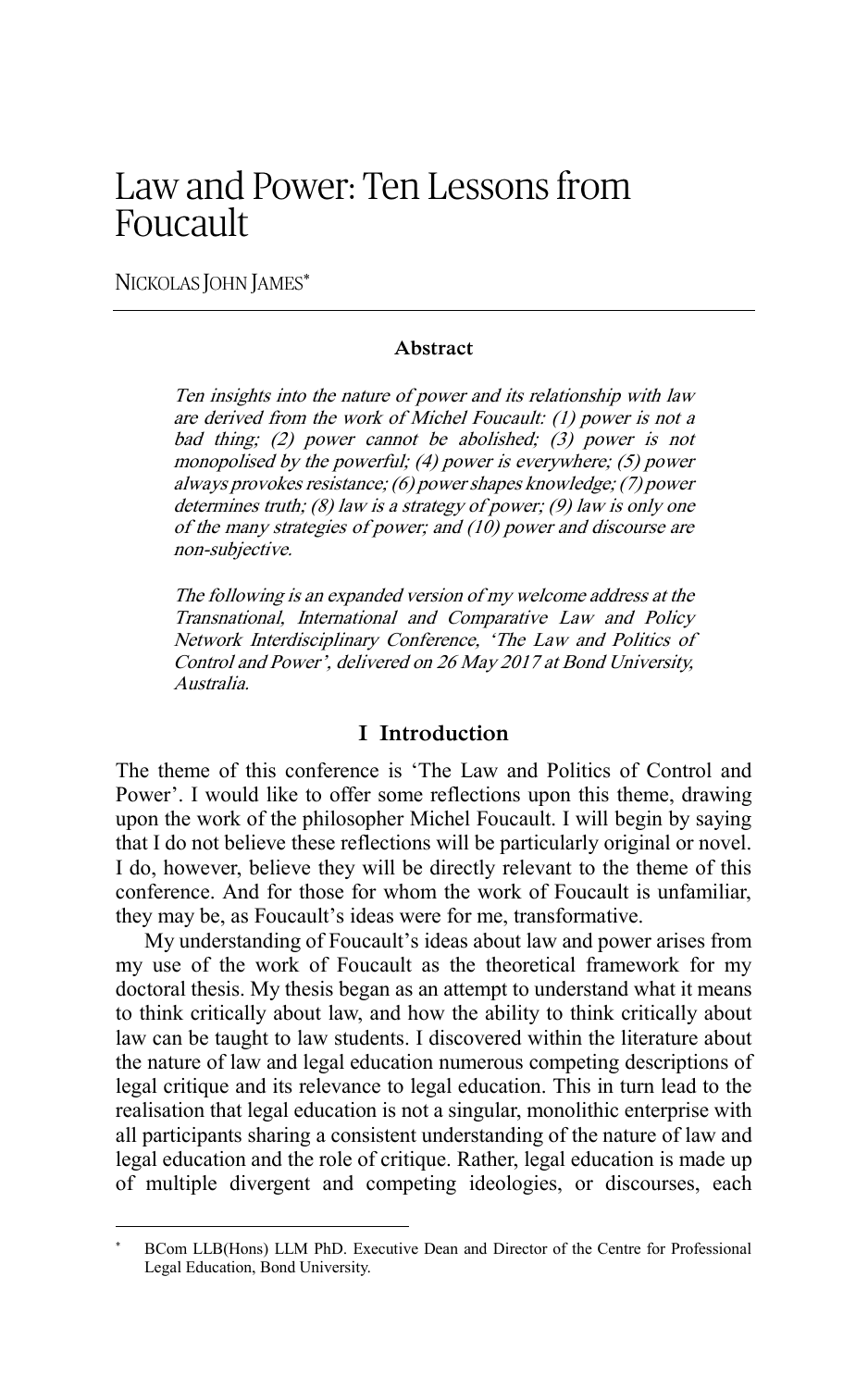characterised by its own descriptions of the nature of law, the purpose of legal education and the role of critique, and each competing for dominance by criticising, mis-describing, undermining or disregarding the other discourses. Foucault's ideas about the nature of discourse, knowledge and power revealed themselves to be enormously useful. His efforts in analysing discourses in the fields of medicine, psychology, criminology, sexuality and ethics lead to a series of insights about the ways in which knowledge and discourse are shaped by power, insights that have proved useful for many scholars in many disciplines, including sociology, history, psychology, philosophy, politics, linguistics, cultural studies, and literary theory.<sup>1</sup>

For me personally, these insights not only proved to be useful in my doctoral thesis and subsequent academic work, they have also influenced the way I perceive and interpret claims made and arguments presented in politics and current affairs and even during communications and interactions in my professional life and my personal life. Foucault insisted that most claims that are presented as 'truth' can be viewed as expressions of power by the maker of the claim, seeking to shape the knowledge and understanding of those to whom the claim is made and to subvert or undermine competing claims. This was not presented as a 'bad' thing or as something that should be — or even can be — avoided. Rather, it was presented as a way of looking at competing truth claims that offers useful insights into the dispute, insights that may not be as apparent if one instead strives to simply identify which truth claim is 'really true' and to reject all the others. By viewing competing truth claims as vectors of power that are intersecting and interacting, and analysing those intersections and interactions, we can achieve an understanding that is, in my view, more informative and more aligned with reality than the more simplistic, binary approach where we seek to separate true from false and right from wrong.

Consider, for example, the contemporary political landscape, characterised as it is by the divide between those within the community who identify as progressive and those who identify as conservative. Each side presents its perspective as truth; each side characterises the claims and arguments of the other side as misguided, ignorant or 'fake news'; and each side deploys strategies intended to persuade those on the other side to change sides, to wake up or to at least acknowledge their ignorance. These strategies include rational argument and heartfelt rhetoric, but they also include bullying, abuse, and the use of cruel taunts and name-calling (including 'redneck', 'bigot', 'basement dweller', 'fascist', 'racist' and 'misogynist' from one side; 'leftist', 'libtard', 'feminist', 'SJW', 'snowflake' and 'triggered' from the other). There is a powerful temptation to choose a side in these culture wars, but it can be useful and informative to step back and see the field of discourse as a whole, to look at the debates and arguments as vectors of power, to consider the strategies and

**<sup>.</sup>** <sup>1</sup> Stephen J Ball, 'Introducing Monsieur Foucault' in Stephen J Ball (ed), Foucault and Education: Disciplines and Knowledge (Taylor & Francis, 2012) 1.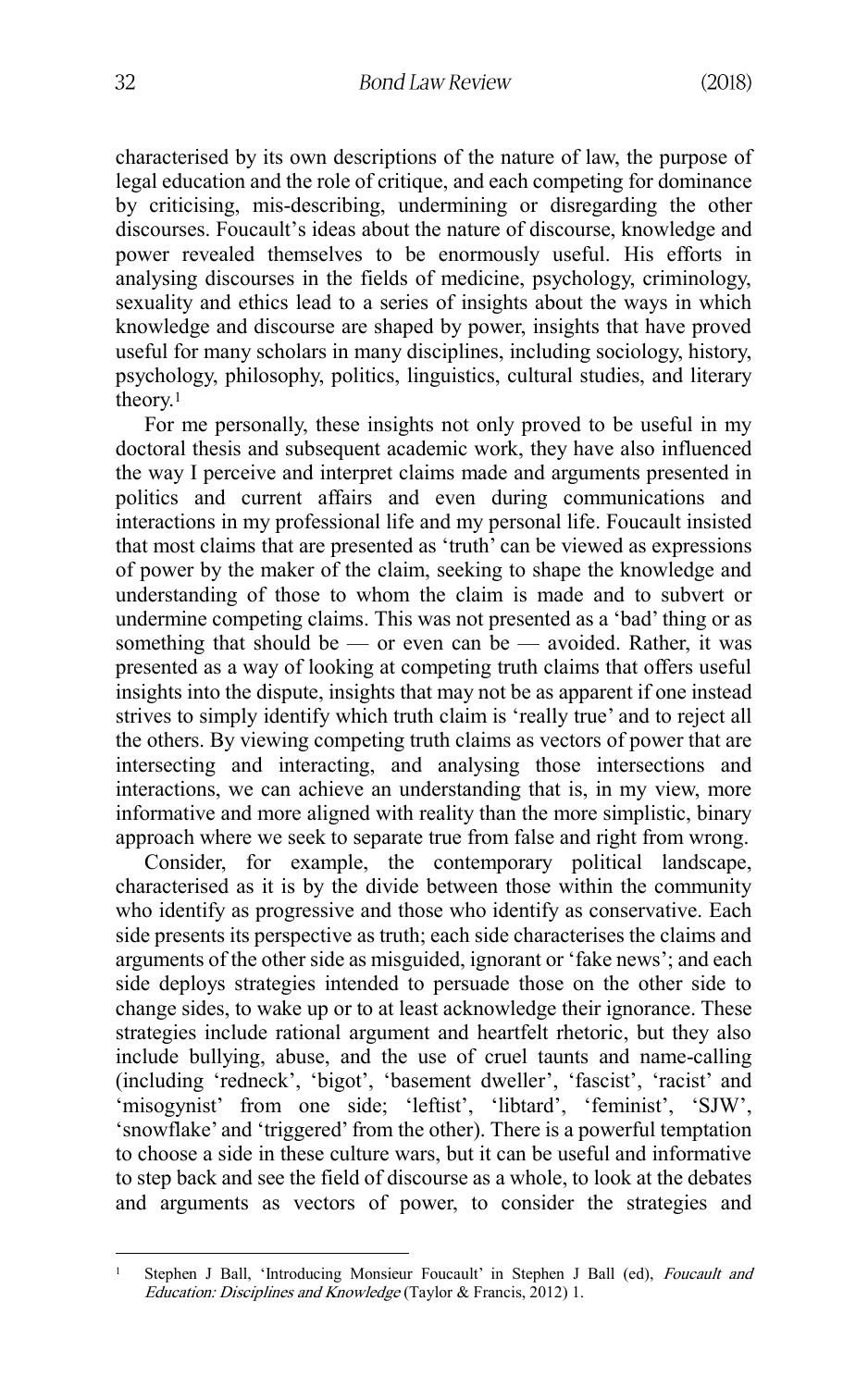technologies of power deployed by both sides, and to see the ways in which each exercise of power by one side provokes resistance and a backlash from the other. Such an approach makes it possible to identify the weaknesses and flaws in one's preferred discourse, and the strengths and insights from the other. The ultimate goal is not to resolve all differences and persuade everyone to see things the same way. Rather, the objective in adopting a Foucauldian approach is to see the state of affairs, and its historical emergence, more clearly, and describe it more accurately.

I applied the Foucauldian approach to Australian legal education in my thesis, and I have just described how it can be applied to contemporary debates in politics. It can be applied to conflicts and debates within any discipline, to any political conflict, to controversies in any field or industry, and to arguments in committee meetings, staff meetings, and lunchrooms anywhere within the academy. It can certainly be applied during conversations about the law and politics of control and power, and it has the potential to reveal unexpected insights about legal and political problems.

If you have the time and the patience, I recommend engaging with Foucault directly and reading his scholarship in his own words. However, Foucault's writings have been described as difficult, complicated and inaccessible to the casual reader,<sup>2</sup> and you may find it helpful to read *about* Foucault as a supplement to reading Foucault. In this paper, I offer my own interpretation of the Foucauldian approach in the form of ten insights about law and power. They are, of course, an interpretation and a simplification of some very complex, nuanced and challenging ideas expressed by Foucault, and that process of interpretation and simplification necessarily involves a distortion of the original ideas. This is not necessarily a bad thing, and Foucault himself encouraged others to take his ideas and apply them in new ways and in new contexts:

What I say ought to be taken as 'propositions', 'game openings' where those who may be interested are invited to join in  $-$  they are not meant as dogmatic assertions to be taken or left *en bloc*.<sup>3</sup>

It does mean that scholars better acquainted with Foucault's work will almost certainly find fault with my interpretations. Even the reader unfamiliar with Foucault will find some of these insights to be flawed, or obvious. Personally, I have found these insights to have extraordinary explanatory power over the years, and I hope you find at least some of them useful. In presenting the ten insights, I contrast each with a more common sense or naïve understanding of law and power, one which aligns with my own understanding prior to encountering Foucault. I acknowledge that the naiveté may have been solely my own.

**<sup>.</sup>** <sup>2</sup> See, e.g., John Searle, 'Foucault and Bordieu on Continental Obscurantism' <https://www.youtube.com/watch?v=yvwhEIhv3N0>.

<sup>&</sup>lt;sup>3</sup> Michel Foucault, 'Questions on Method' in James D Faubion (ed), Power: Essential Works of Foucault 1954-1984 (Penguin Books, 2010) vol 3, 224.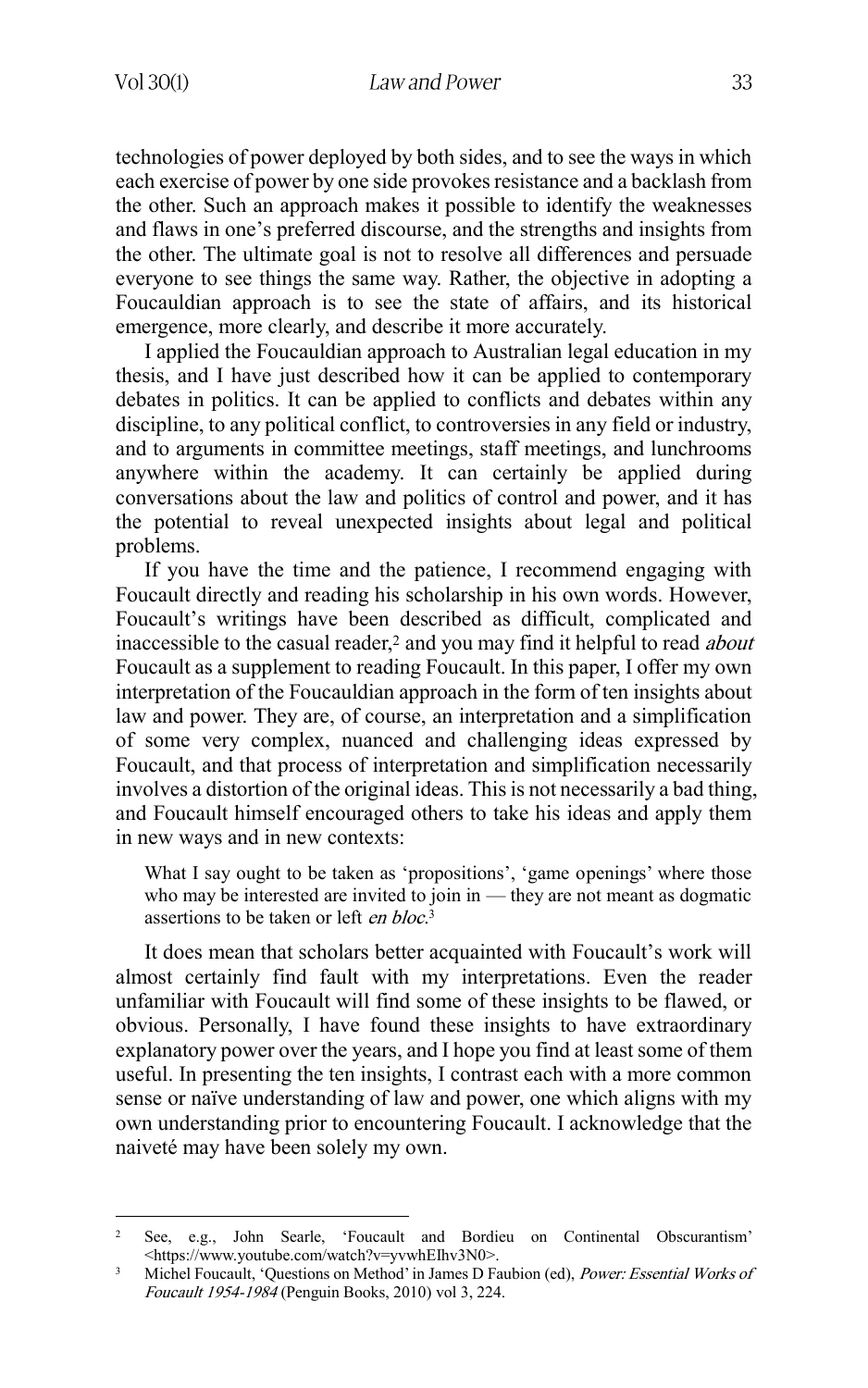### **II Ten Insights**

The notion of power presented here is a common sense one in that it is defined simply as the capacity to exert influence over the thoughts, actions or wellbeing of others. Compelling someone to do something against their will, restraining someone's movement, persuading someone to change their mind, or causing someone physical, psychological or emotional harm are all expressions of power. However, helping someone to do something they could not otherwise do, freeing someone from restraint, teaching them something new or giving someone physical, psychological or emotional pleasure are also expressions of power. If I say or do something that shapes or influences your experienced reality, I am exercising power over you.

This, then, is the first insight from Foucault: power is not a bad thing**.** We often talk about power in negative terms, as if it necessarily involves repression or someone being forced to think or do something they would not otherwise choose to think or do. But power can also be exercised in a way that facilitates desired outcomes, or motivates or inspires others. Power can be productive. In Truth and Power, Foucault wrote:

But it seems to me now that the notion of repression is quite inadequate for capturing what is precisely the productive aspect of power. In defining the effects of power as repression, one adopts a purely juridical conception of such power; one identifies power with a law which says no — power is taken, above all, as carrying the force of a prohibition. Now I believe that this is a wholly negative, narrow, skeletal conception of power, one which has been curiously widespread. If power were never anything but repressive, if it never did anything but to say no, do you really think one would be brought to obey it? What makes power hold good, what makes it accepted, is simply the fact that it doesn't only weigh on us as a force that says no, but that it traverses and produces things, it induces pleasure, forms knowledge, produces discourse. It needs to be considered as a productive network which runs through the whole social body, much more than as a negative instance whose function is repression.<sup>4</sup>

### In *Discipline and Punish: The Birth of the Prison*, Foucault wrote:

We must cease once and for all to describe the effects of power in negative terms: it 'excludes', it 'represses', it 'censors', it 'abstracts', it 'masks', it 'conceals'. In fact power produces: it produces reality; it produces domains of objects and rituals of truth. The individual and the knowledge that may be gained of him belong to this production.<sup>5</sup>

Power is not, per se, something that needs to be criticised or avoided whenever it arises. The ways in which power is exercised may be deserving of criticism, but power itself is neither good nor evil. It simply is. Foucault insisted that instead of judging power, we should investigate what forms of power are at work in those situations we seek to understand.

<sup>&</sup>lt;sup>4</sup> Michel Foucault, 'Truth and Power' in James D Faubion (ed), *Power: Essential Works of* Foucault 1954-1984 (Penguin Books, 2010) vol 3, 120 ('Truth and Power').

<sup>&</sup>lt;sup>5</sup> Michel Foucault, *Discipline and Punish: The Birth of the Prison* (Penguin Books, 1991) 194 ('Discipline and Punish').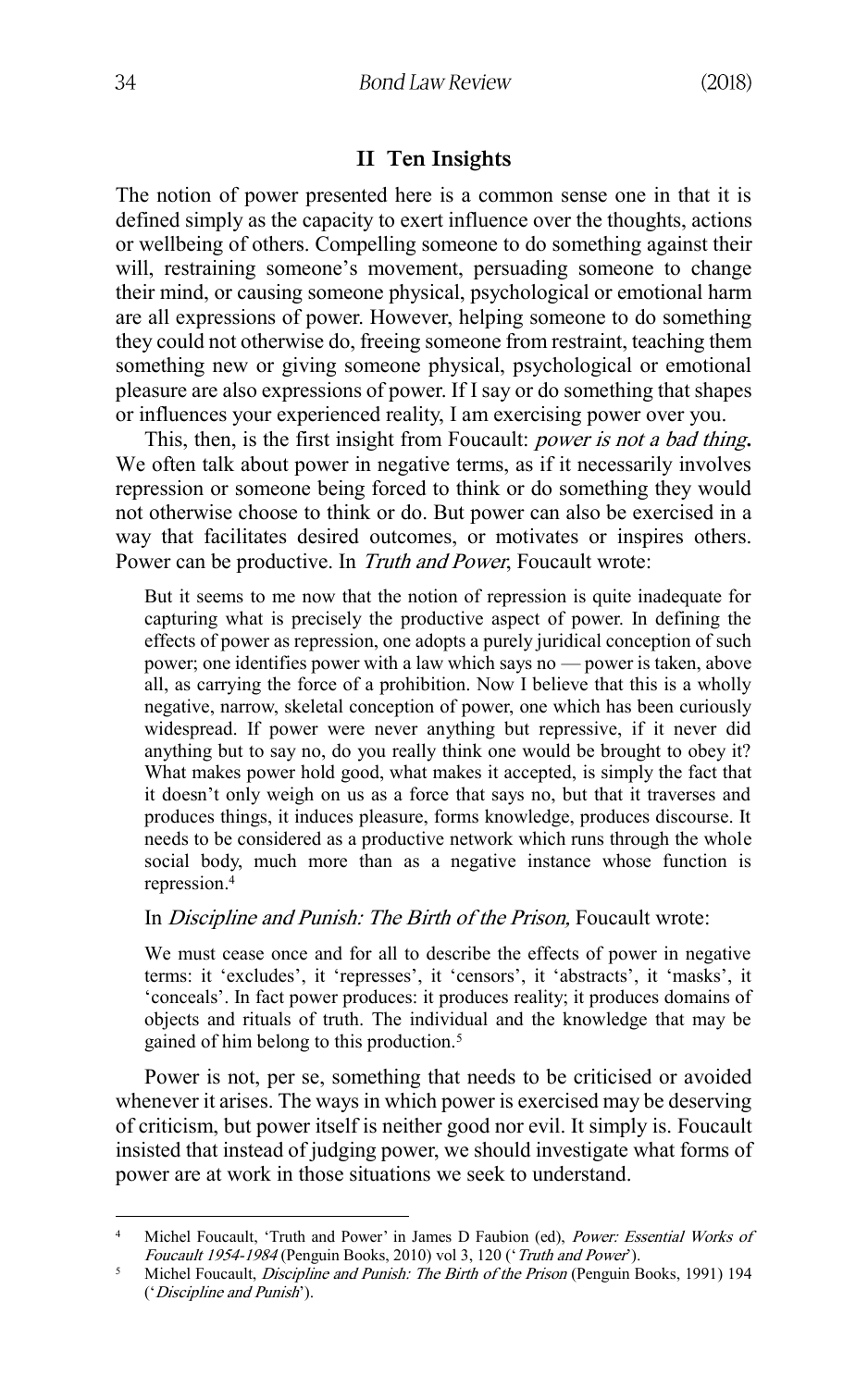Foucault also tells us that *power cannot be abolished*. We may believe that to be genuinely free we must remove ourselves from the influence of power, but there is no place where power is absent and freedom prevails. Power is always present in one form or another. If freedom does exist, it is the capacity to choose the forms that power takes. Foucault might even go further and say that 'freedom' as a concept is itself a technology of power. It is no more than one of strategies deployed within liberal discourse to encourage adherence to liberal principles, an illusory possibility that can never be realised because the notion of a subject that can be free is itself illusory (see below). We are always subject to power – and we are always exercising power.

This leads to the third insight: power is not monopolised by the powerful. Prior to encountering Foucault, I thought of power as something possessed by the few and exercised to the disadvantage of the many. The state had power: the executive government, the legislature, and the judiciary. The wealthy had power: rich businesspersons and large corporations. The rest of us were powerless, subject to the directives and whims of the powerful unless we took action to free ourselves. Foucault showed, however, that while the powerful do indeed wield power, power is wielded by everyone. He rejected the 'zero sum' view of power. Power is not something which is held and used by some, and lacked by others. Men exercise power over women, the strong exercise power over the weak, the rich exercise power over the poor, members of the dominant culture exercise power over minorities, and the able exercise power over the differently abled — but women also exercise power over men, the weak exercise power over the strong, the poor exercise power over the rich, minorities exercise power over members of the dominant culture, and the differently abled exercise power over the able. There are no powerless; there are only different types of power.

This is not to say that power is always exercised fairly or that injustice does not exist. Power can be, and often is, exercised oppressively. Foucault stressed that the play of power does produce systematic power relations, and that there are rulers and ruled, dominators and dominated. However, to focus only upon the exercise of power by the obviously powerful over the less obviously powerful is to oversimplify a state of affairs that is better seen as a complex and dynamic interplay of competing and overlapping vectors of power.

The fourth insight is that *power is everywhere*. We do not only encounter power when we engage with the government, the legal system, our employers or the wealthy and influential. Power is present in all forms of social relations, it is 'at work' in every situation. We encounter and engage with power every minute of every day, whenever others exercise power over us, whenever we exercise power over others, and whenever we exercise power over ourselves.

To distinguish these localised types of power from the power exercised by the state, Foucault referred to the 'micro-physics' of power, or 'micropower'. He insisted that micro-power, in particular power located in sites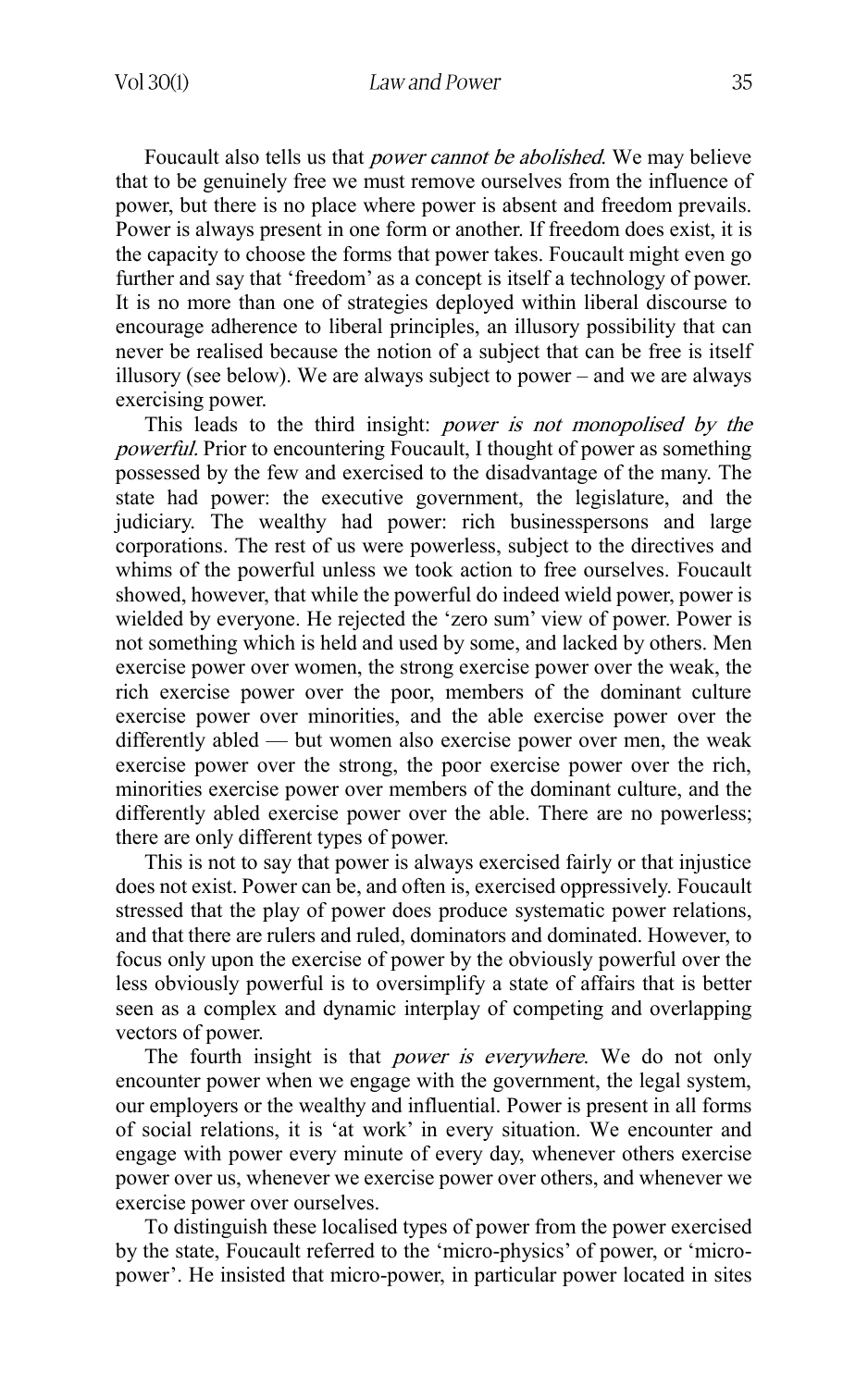away from the central locations of macro-power, had become a defining characteristic of power.<sup>6</sup> And any analysis of power 'should not concern itself with the regulated and legitimate forms of power in their central locations', but 'with power at its extremities, in its ultimate destinations, with those points where it becomes capillary, that is, in its more regional and local forms and institutions'.<sup>7</sup> If, for example, we want to analyse the power of the major banks in Australia, we should not limit our analysis to the way banks relate to, and are regulated by, the state: the legislation that applies to banking, the profits that they make, and the taxes that they pay. We should also consider the way banks and banking impact the lived experiences of individuals on a daily basis: the way individual clients use particular banking apps, pay various types of banking fees, transfer funds to each other, visit specific local branches, use specific ATMs, and so on. To ignore the operation of micro-power is to conduct an incomplete analysis.

Micro-powers do not, however, exist in a vacuum; they interrelate, they compete, and they sometimes align. In *The Will to Knowledge*, Foucault suggested that some micro-powers may 'form a general line of force that traverses the local oppositions and links them together … Major dominations are the hegemonic effects that are sustained by all these confrontations.'<sup>8</sup> This view uses the metaphor of a 'vector' of power, in which a number of different forces act in such a way to produce an aggregate force acting in a direction different from many of the originating forces. The attraction of this model is that the micro-powers remain autonomous and there is no implication of intentionality or purpose which underlies or explains the direction in which the resultant force operates. This model also avoids an overly simplistic, binary representation of power relations. As Foucault insisted:

[O]ne should not assume a massive and primal condition of domination, a binary structure with 'dominators' on one side and 'dominated' on the other, but rather a multiform production of relations of domination which are partially susceptible of integration into overall strategies.<sup>9</sup>

A focus upon the operation of micro-powers reminds us that power is always present. In fact, power is present now as you read this text; by presenting my ideas to you and arguing in their favour I am seeking to transform your beliefs about law and power — and this is an attempt by me to exert power over you. And to the extent that you question or disagree with any of these ideas, my exercise of power is provoking resistance in you, and this is an exercise of power by you.

<sup>&</sup>lt;sup>6</sup> Michel Foucault, *The Will to Knowledge: The History of Sexuality* (Penguin Books, 1998) vol 1, 26 ('*The Will to Knowledge')*.

<sup>7</sup> Michel Foucault, 'Two Lectures' in Colin Gordon (ed) and Michel Foucault, Power/Knowledge: Selected Interviews and Other Writings 1972-1977 (Vintage, 1980) 96 ('Two Lectures').

<sup>&</sup>lt;sup>8</sup> Foucault, *The Will to Knowledge*, above n 6, 94.

<sup>9</sup> Michel Foucault, 'Power and Strategies' in Colin Gordon (ed) and Michel Foucault, Power/Knowledge: Selected Interviews and Other Writings 1972-1977 (Vintage, 1980) 142.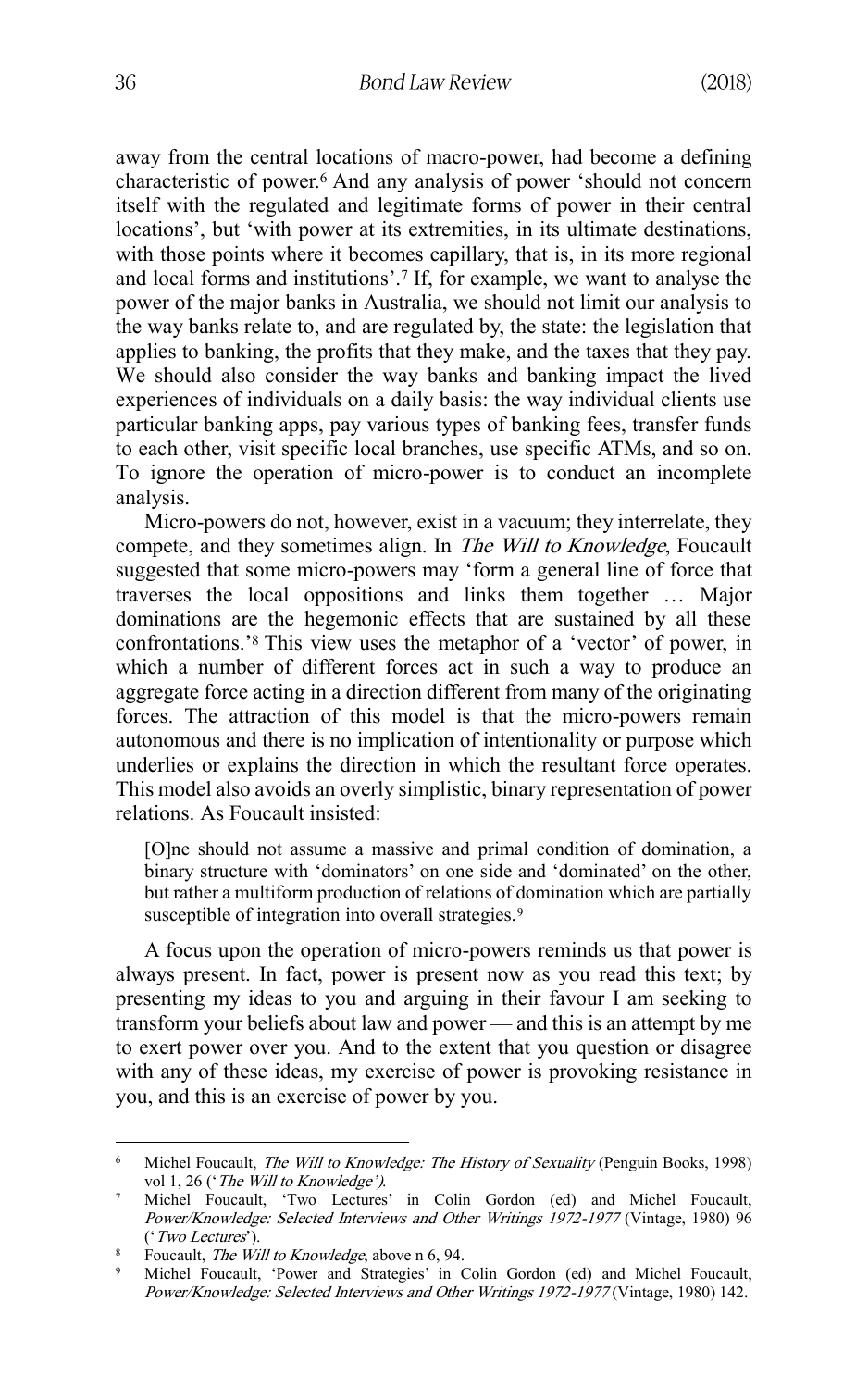The fifth insight is that *power always provokes resistance*. Whenever power is exercised, resistance will arise. Foucault wrote:

[T]here are no relations of power without resistances; the latter are the more real and effective because they are formed right at the point where relations of power are exercised; resistance to power does not have to come from elsewhere to be real, nor is it inexorably frustrated through being the compatriot of power. It exists all the more by being in the same place as power.<sup>10</sup>

Resistance is not external to power. It is an inevitable, ever present aspect of the exercise of power:

Where there is power there is resistance, and yet, or rather consequently, this resistance is never in a position of exteriority in relation to power … These points of resistance are present everywhere in the power network. Hence there is no single locus of great Refusal, no soul of revolt, source of all rebellions, or pure law of the revolutionary. Instead there is a plurality of resistances, each of them a special case; resistances that are possible, necessary, improbable; others that are spontaneous, savage, solitary, concerted, rampant or violent; still others that are quick to compromise, interested, or sacrificial; by definition they can only exist in the strategic field of power relations.<sup>11</sup>

The more forceful the exercise of power, the greater the resistance. The resistance may be as modest as a negative thought or a critical comment, it may take the form of a refusal to cooperate, and in extreme cases it may take the form of political action, insurrection and revolt. Whether it is a state imposing an unwelcome or unjust law upon a community, or a law teacher striving to exert discipline over an unruly class, the exercise of power will be resisted. This is not necessarily because the exercise of power is inappropriate (although it may be). Rather, the resistance is an inevitable consequence of the exercise of power. Physics provides a helpful analogy: movement in one direction almost always encounters some form of friction, and that friction is resistance. Friction is of course absent in a vacuum — but power is never exercised in a vacuum because it is always exercised in relation to something or someone else.

Foucault did not suggest that a discursive field consists of a simple competition between a dominant discourse and a resistant discourse:

[W]e must not imagine a world of discourse divided between the accepted discourse and excluded discourse, or between the dominant discourse and the dominated one; but as a multiplicity of discursive elements that can come into play in various strategies.<sup>12</sup>

It would be overly simplistic to portray any complex situation as consisting of a binary tension between conservative and progressive, between orthodox and radical, or between hegemonic and marginalised discourses. Rather, there is a dynamic and unstable confusion of contesting and cooperating discourses and resistances. This of course makes a

<sup>10</sup> Ibid 142.

<sup>&</sup>lt;sup>11</sup> Foucault, *The Will to Knowledge*, above n 6, 96.

<sup>12</sup> Ibid 100.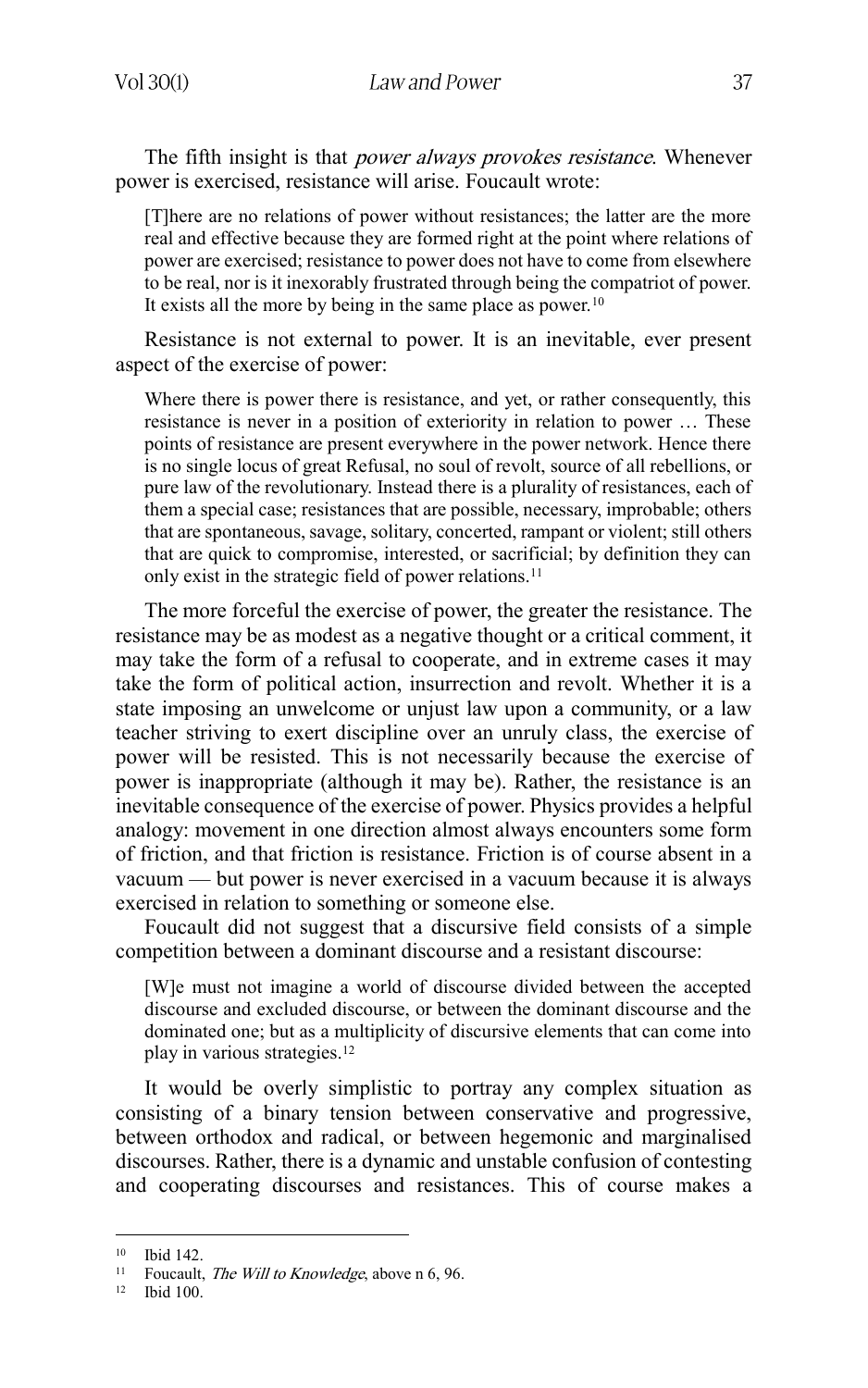Foucauldian analysis much more complicated, but it is also much more realistic.

The sixth insight is that *power shapes knowledge*. Foucault is perhaps best known for his investigations into the intimate relationship between power and knowledge, and coined the term 'power-knowledge' to indicate this relationship. (He did not, however, insist that power and knowledge are the same thing.) The production and dissemination of knowledge is an expression of power, and the expression of power always involves the production and dissemination of knowledge. The accumulation of knowledge, whether as individuals or as a community, is not the outcome of an apolitical quest for absolute, universal truth. Rather, what we know, individually and collectively, is the outcome of conflicts and contests between competing discourses and competing explanations, outcomes that are determined not by consistency with reality but in favour of those capable of exercising power most effectively. What a law student knows about contract law is determined in large part by what they are taught in the contract law classroom, and this is determined not by consistency with universally accepted principles of contract law but by the outcome of generations of debates involving academics, lawyers and judges about the content and nature of contract law. What we know about our fundamental human rights is not based on universally accepted principles but upon the outcome of complex and lengthy political processes and academic debates about the content and extent of those rights, and those processes and debates involve numerous competing discourses, claim, arguments and positions. Discourses, according to Foucault, "must be treated as discontinuous practices, which cross each other, are sometimes juxtaposed with one another, but can just as well exclude or be aware of each other".<sup>13</sup> Every discourse, ideology and perspective is in perpetual competition with alternative worldviews. The knowledge that ends up being accepted as truth is determined by power.

This is the seventh insight: *power determines truth*. 'Truth' is no more than a status that various knowledges claim. According to Foucault, truth and knowledge are not to be accepted as universal but instead investigated and understood in terms of the conditions of their production and dissemination. Foucault appears to have believed that there are no universal or self-evident truths. Rather, all truths are contingent, conditional and, often, arbitrary. Something is accepted as truth because someone powerful insisted that it was true and others accepted it. This is an insight that is obvious to many, and it is one that is easy to apply to 'truths' that we do not personally accept. It is much more challenging to apply it to the truths that we do accept, and it is both insightful and disorienting to take the time to reflect upon our most closely held truths and try to see the ways in which they have been established by those with power for their own benefit.

<sup>1</sup> <sup>13</sup> The Will to Knowledge, above n 6, 67.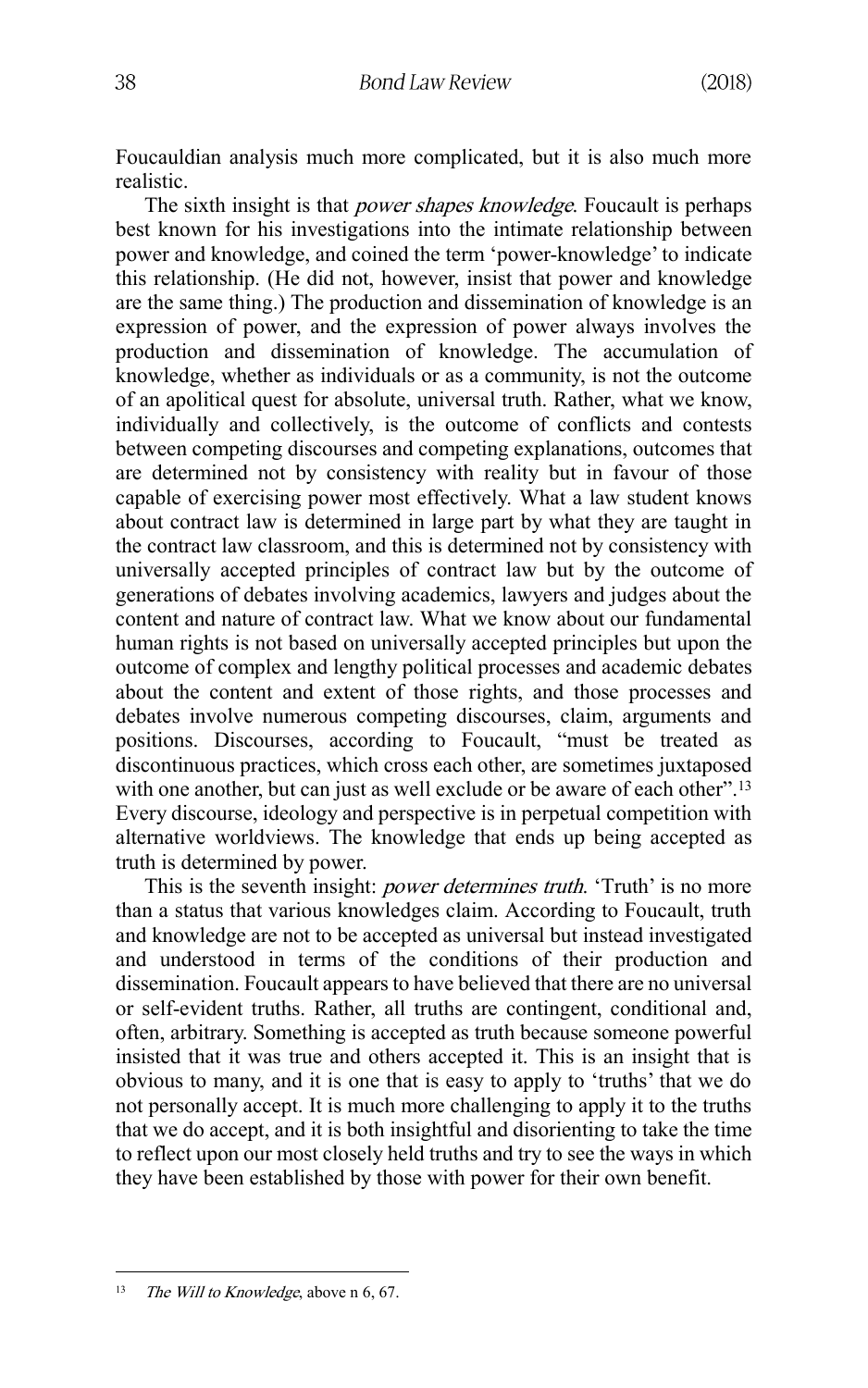The eighth insight is that *law is a strategy of power*. It is usually a particularly forceful strategy of power. Law is a strategy of power used by the state and by those with influence over the state's lawmaking processes to influence the thoughts, actions and wellbeing of others by stating that certain behaviours are acceptable and other behaviours will be punished, or lead to undesirable consequences. Law is a mechanism deployed by the state to compel members of the community to refrain from causing certain types of harm, to keep promises, to be careful, and so on. In this conception of the nature of law, the content of the positive law is determined not by alignment with natural law, justice, moral principles, human rights or divine principles, but as the outcome of the contests of power that take place in the political and legislative spheres. Law is both the outcome of conflicts of power and a tool used by some to exercise power over others.

Law was not actually one of Foucault's explicit objects of investigation. He preferred to explore the nature of non-legal power. Nevertheless, law did feature in many of his texts. In *Nietzsche, Genealogy, History*, he wrote:

Humanity does not gradually progress from combat to combat until it arrives at universal reciprocity, where the rule of law finally replaces warfare; humanity installs each of its violences in a system of rules and thus proceeds from domination to domination.<sup>14</sup>

In *The Will to Knowledge*, Foucalt acknowledged the historical importance of law as a technology of power:

Law was not simply a weapon skilfully wielded by monarchs: it was the monarchic system's mode of manifestation and the form of its acceptability. In Western societies since the Middle Ages, the exercise of power has always been formulated in terms of law.<sup>15</sup>

Foucault also offered a further important insight (the ninth) about the relationship between law and power: law is only one of the many strategies of power, and it is far from the most influential.

Law is neither the truth of power nor its alibi. It is an instrument of power which is at once complex and partial. The form of law with its effects of prohibition needs to be resituated among a number of other-non-juridical mechanisms.<sup>16</sup>

As explained earlier, Foucault challenged our tendency to equate 'power' with repression exercised by some centralised agency. He insisted that a focus upon sovereignty and centralised law obscures the operation of more subtle mechanisms of power.<sup>17</sup> He concluded that any analysis of power should be directed not towards juridical sovereignty and the state, but towards the operations of power in dispersed and localised sites (a point

**<sup>.</sup>** <sup>14</sup> Michel Foucault, 'Nietzsche, Genealogy, History' in Paul Rabinow (ed), *The Foucault Reader* (Penguin Books, 1991) 85.

<sup>&</sup>lt;sup>15</sup> The Will to Knowledge, above n 6, 87.

<sup>&</sup>lt;sup>16</sup> Two Lectures, above n 7, 141.

<sup>&</sup>lt;sup>17</sup> In *The Will to Knowledge*, Foucault suggested that historically there has been a competition between 'biopower' and juridical power, manifested in the "growing importance assumed by the action of the norm, at the expense of the juridical system of the law": above n 6, 144.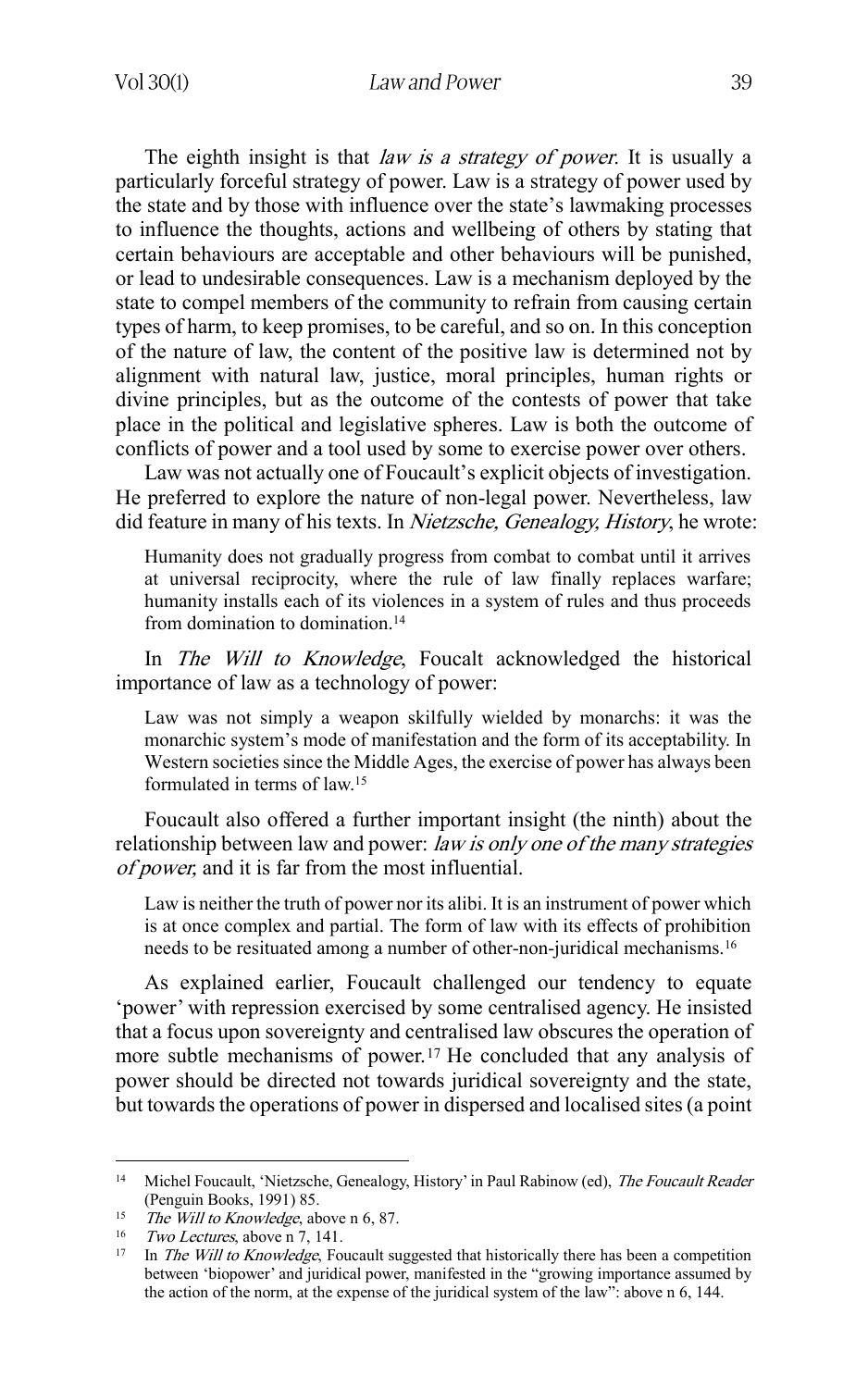made earlier in relation to micro-power). In The Will to Knowledge, Foucalt wrote:

I do not mean to say that law fades into the background or that institutions of justice tend to disappear, but rather that the law operates more and more as a norm, and the judicial institution is increasingly incorporated into a continuum of apparatuses (medical, administrative, and so on) whose functions are for the most part regulatory.<sup>18</sup>

In Truth and Power, he wrote:

To pose the problem in terms of the state means to continue posing it in terms of sovereign and sovereignty, that is to say, in terms of law. If one describes all these phenomena of power as dependent on the state apparatus, this means grasping them as essentially repressive: the army as a power of death, police and justice as punitive instances, etc. I don't want to say that the state isn't important; what I want to say is that relations of power, and hence the analysis that must be made of them, necessarily extend beyond the limits of the state. In two senses: first of all, because the state, for all the omnipotence of its apparatuses, is far from being able to occupy the whole field of actual power relations, and further because the state can only operate on the basis of other, already existing power relations.<sup>19</sup>

The long term behaviour of others, in large numbers, are shaped not by legal rules but by the subtler strategies deployed by educational institutions, religious institutions, advertising, the media, advertising, customs and tradition. This is an insight of direct relevance to legal scholars: in analysing the impact of the law upon human behaviours, one cannot disregard the many other strategies of power at play, and which form law's context.

The tenth and final insight is one that I personally have struggled to fully appreciate and apply consistently. Foucault argued that *power and* discourse are non-subjective. By this he meant that power is not exercised by subjects, and discourse is not created by subjects. Rather, power in the form of discourse, creates subjects:

If there is one approach that I do reject [it is the one] which gives absolute priority to the observing subject, which attributes a constituent role to an act, which places its own point of view at the origin of all historicity — which, in short, leads to a transcendental consciousness. It seems to me that the historical analysis of … discourse, in the last resort, be subject, not to a theory of the knowing subject, but rather to a theory of discursive practice.<sup>20</sup>

Psychiatric discourses produce both the sane and the mentally ill person. Penological discourses produce both the law-abiding citizen and the criminal. Neoliberalism is not the creation of wealthy capitalists; rather, wealthy capitalists, as subjects, are created by neoliberalism. Marxists are created by Marxism, and feminists are created by feminism. Within the

<sup>&</sup>lt;sup>18</sup> The Will to Knowledge, above n 6, 144.

<sup>&</sup>lt;sup>19</sup> Truth and Power, above n 4, 63–64.

<sup>&</sup>lt;sup>20</sup> Michel Foucault, *The Birth of the Clinic: An Archaeology of Medical Perception* (Taylor  $\&$ Francis, 2012) 172.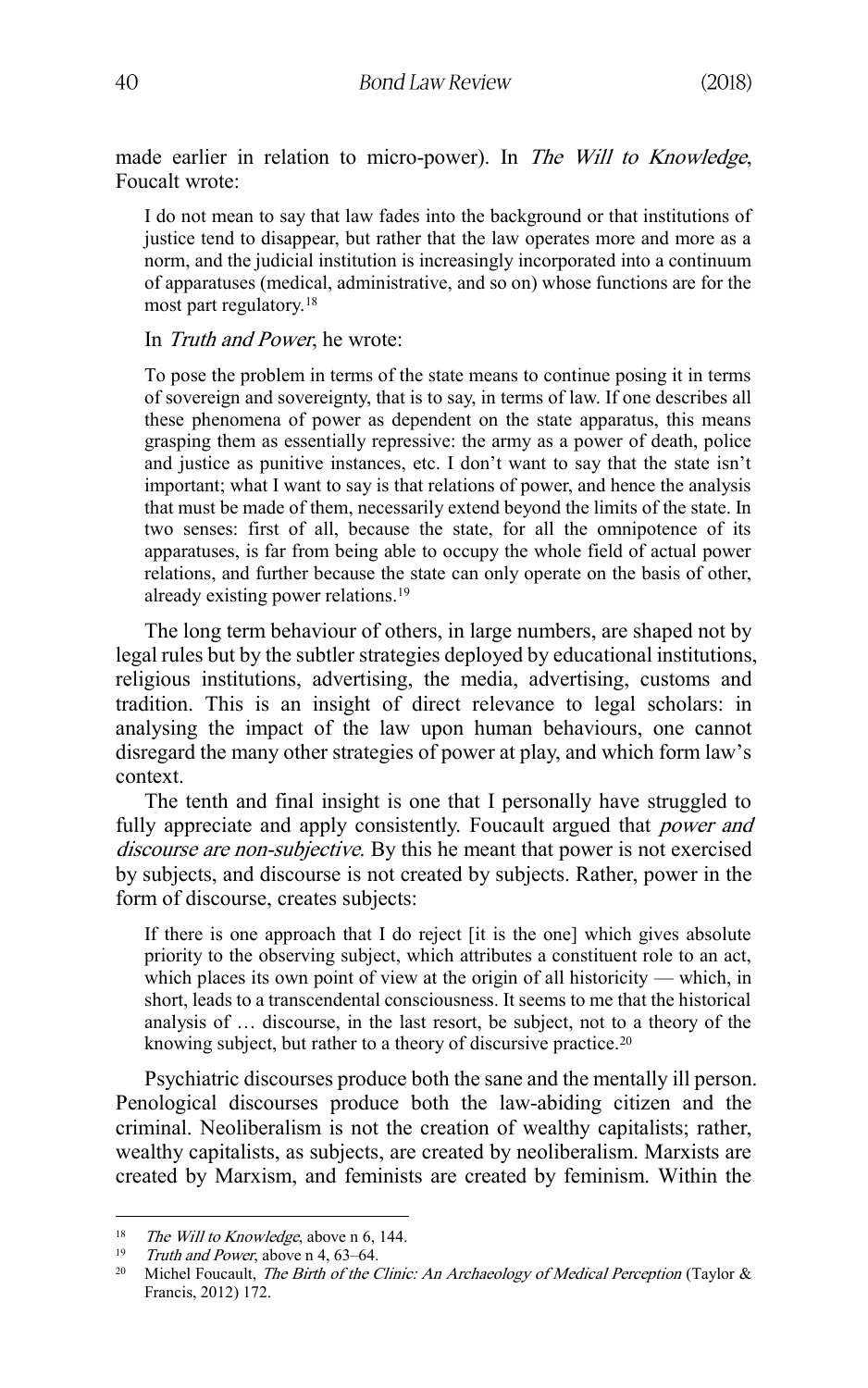context of law, legal positivism is not the creation of legal positivists; rather, legal positivists are the creation of legal positivism. The discourse preexists the subjectivity. When seeking to identify the 'cause' of a particular strategy of power, it would be erroneous to locate the cause in the exercise by a powerful subject of their free will. Rather, we should identify the historical and contextual contingencies that facilitate the relevant discourse and are consistent with its successful propagation.

For example, if we are critically analysing Australia's current immigration policy and the reasons why certain refugees and asylum seekers are being held in detention centres, we should not attribute this state of affairs to the wilful choices of certain individual politicians and law makers. Rather, we should recognise that the detention of these people is appropriate and correct within the context of certain discourses; we should identify those discourses; and we should identify the historical and contextual contingencies that lead to those discourses being dominant over competing discourses within which detention is seen as inappropriate and incorrect. Our analysis then focuses upon the ways in which pro-detention and anti-detention discourses interact, and the ways in which the strategies of power deployed by these discourses are deployed more or less successfully.

As with all of these insights, the Foucauldian approach to identifying the causes of a particular state of affairs, and the emphasis upon nonsubjective contingencies rather than individual choices and actions, can provide an understanding not otherwise achievable, and reveal courses of action not otherwise apparent. The challenge with this final insight is its application to our own subjectivity. I personally find it very difficult to attribute my beliefs and actions to the discourses by which I am dominated rather than to my own conscious choices and free will. But when I reflect upon this insight, I recognise that my ideas about, say, law or legal education are not my own, but come from elsewhere; that who I am as a subject is made up of numerous such externally originated ideas; and that with this insight, as with the others described above, Foucault, perhaps, got it right.

### **III Conclusion**

Foucault taught me that power is everywhere, and that it is not a bad thing. Power can never be abolished, and it is not monopolised by the powerful. Power always provokes resistance, which in turn provokes a different expression of power. Knowledge and truth are intimately connected with power. Law is a strategy of power, and it is not the most important strategy of power. And power creates subjects, rather than being something that subjects seize and wield.

For me, these insights were and are transformative. They continue to inform my understanding of the nature of law and its manner of function. They inform my perception of political events, and they often inform the way I view communications and other interactions between individuals,